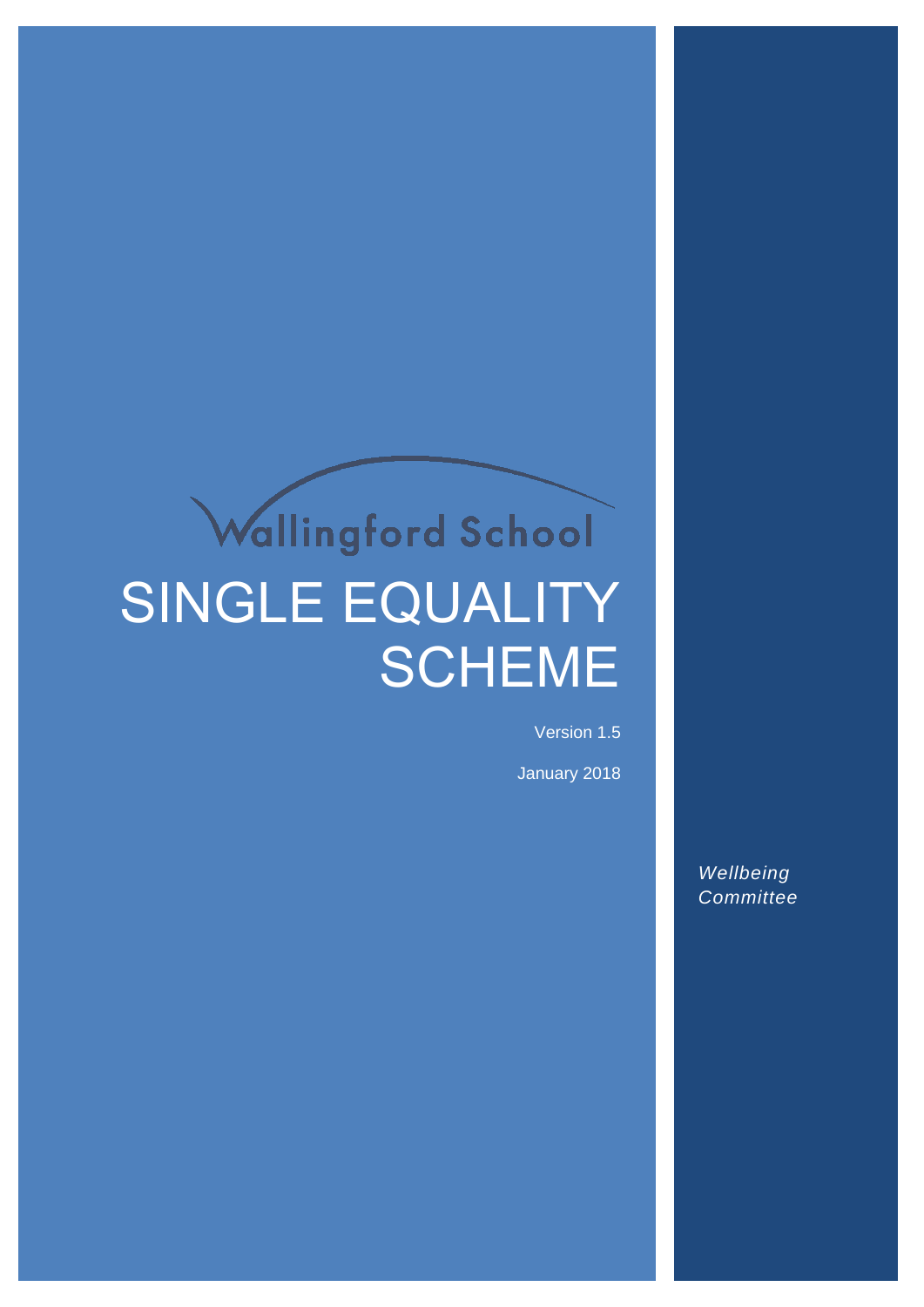| <b>Version Control</b>  |                                                                                                                                                                                                                |  |
|-------------------------|----------------------------------------------------------------------------------------------------------------------------------------------------------------------------------------------------------------|--|
| Policy                  | Single Equality Scheme & action plan                                                                                                                                                                           |  |
| <b>SLT</b>              | NW/SLS:2012.01.11<br>NW/SLS:2014.01.14<br>NW/SLS:2016.04.26<br>NW:2018.01.18                                                                                                                                   |  |
| Reference               | single_equality_scheme_wbc_2018.01.18.v1.5.docx                                                                                                                                                                |  |
| Committee               | Wellbeing                                                                                                                                                                                                      |  |
| <b>Circulation</b>      | Parents, Governors, Staff                                                                                                                                                                                      |  |
| <b>Status</b>           | adopted                                                                                                                                                                                                        |  |
| Version                 | January 2012 v1.1<br>January 2014.v1.2 update of action plan only (10)<br>April 2016 v1.3 SES including update of action plan<br>January 2018 v 1.5 update of action plan only (10)                            |  |
| Governing body approved | WBC: 22.01.2014<br>FGB policy:11.01.2012 action plan: 01.02.2014<br>WBC:26.04.2016 (SES & Action plan)<br>FGB.17.10.2016 (SES & Action Plan)<br>WBC: 01.02.2018 (action plan)<br>FBG: 27.02.2018 (action plan) |  |
| <b>Next review</b>      | Main policy: 4 years (2016) (2020)<br>Action plan: annually                                                                                                                                                    |  |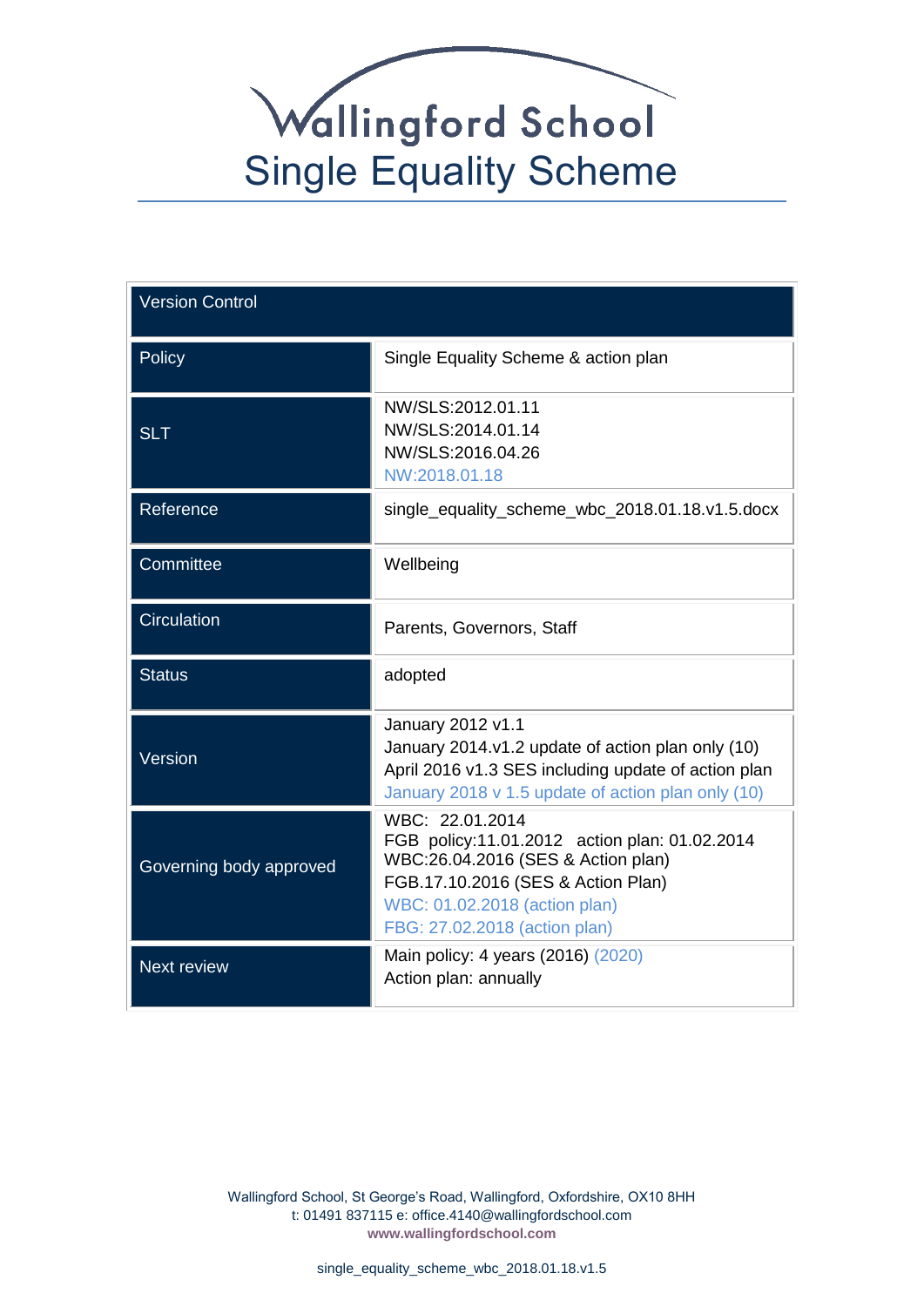## **Contents**

| 1.   |  |
|------|--|
| i.   |  |
| ii.  |  |
| iii. |  |
| iv.  |  |
| 2.   |  |
| i.   |  |
| ii.  |  |
| iii. |  |
| iv.  |  |
| 3.   |  |
| i.   |  |
| ii.  |  |
| i.   |  |
| 4.   |  |
| i.   |  |
| ii.  |  |
| 5.   |  |
| 6.   |  |
| 7.   |  |
| 8.   |  |
| 9.   |  |
| 10.  |  |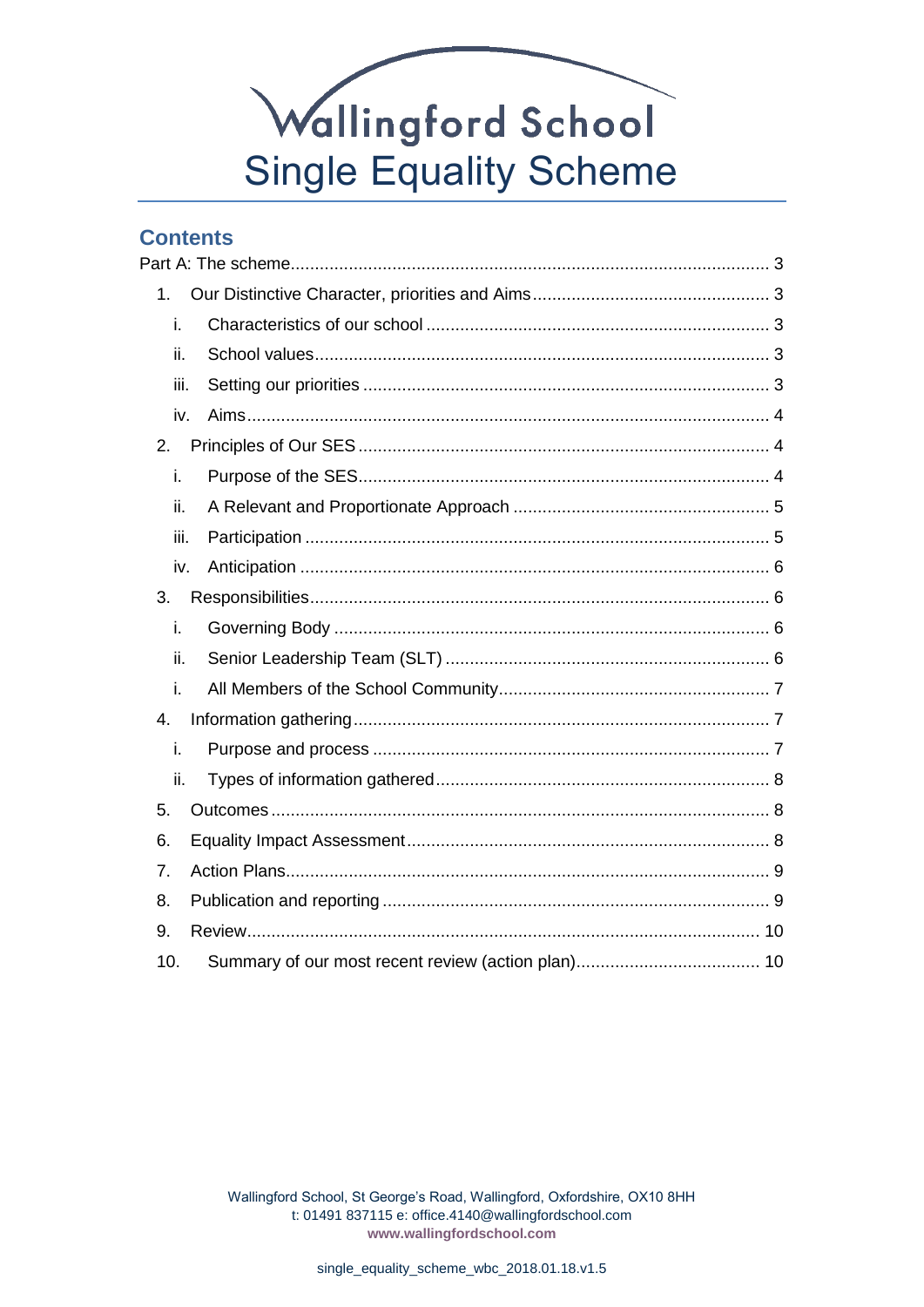

## <span id="page-3-0"></span>**Part A: The scheme**

### <span id="page-3-2"></span><span id="page-3-1"></span>**1. Our Distinctive Character, priorities and Aims**

### **i. Characteristics of our school**

Wallingford School has a student population of approximately 1200 students and 170 staff. The gender split is broadly speaking 50/50. Between 5% and 10% are eligible for free school meals and a similar percentage are from ethnic minorities. Fewer than 2% do not have English as their first language. 20% of students have Special Needs with between 1% and 2% holding statements. The school population has the lowest level of deprivation indicated on the Raise Online indices.

### <span id="page-3-3"></span>**ii. School values**

The school aims to send every young person into the world able and qualified to play their full part. This means operating under the heading of Equal Consideration of Interests to ensure that each young person, and by obvious extension each subgroup, is treated with respect and able to achieve their potential.

### <span id="page-3-4"></span>**iii. Setting our priorities**

The priorities for the SES are set in the light of:

- Identification summarised in the overview of outcomes
- views expressed by stakeholders in communication with the school
- consultation with stakeholders.

#### Our priorities are:

*Children and young people*

- narrowing the attainment gap between different groups of children and young people in the school e.g. children using alternative forms of communication and Looked After Children (LAC)
- challenging race and gender stereotypes in subject choices and career advice
- challenging issues and perceptions of sexual orientation.

#### *Our community*

- improving the involvement of children and young people in issues to do with perceptions of sexual orientation
- Engaging those with profound physical disability in the extra-curricular life of the school.

#### *Our school community*

• improving the involvement of disabled children and young people, staff and parents and carers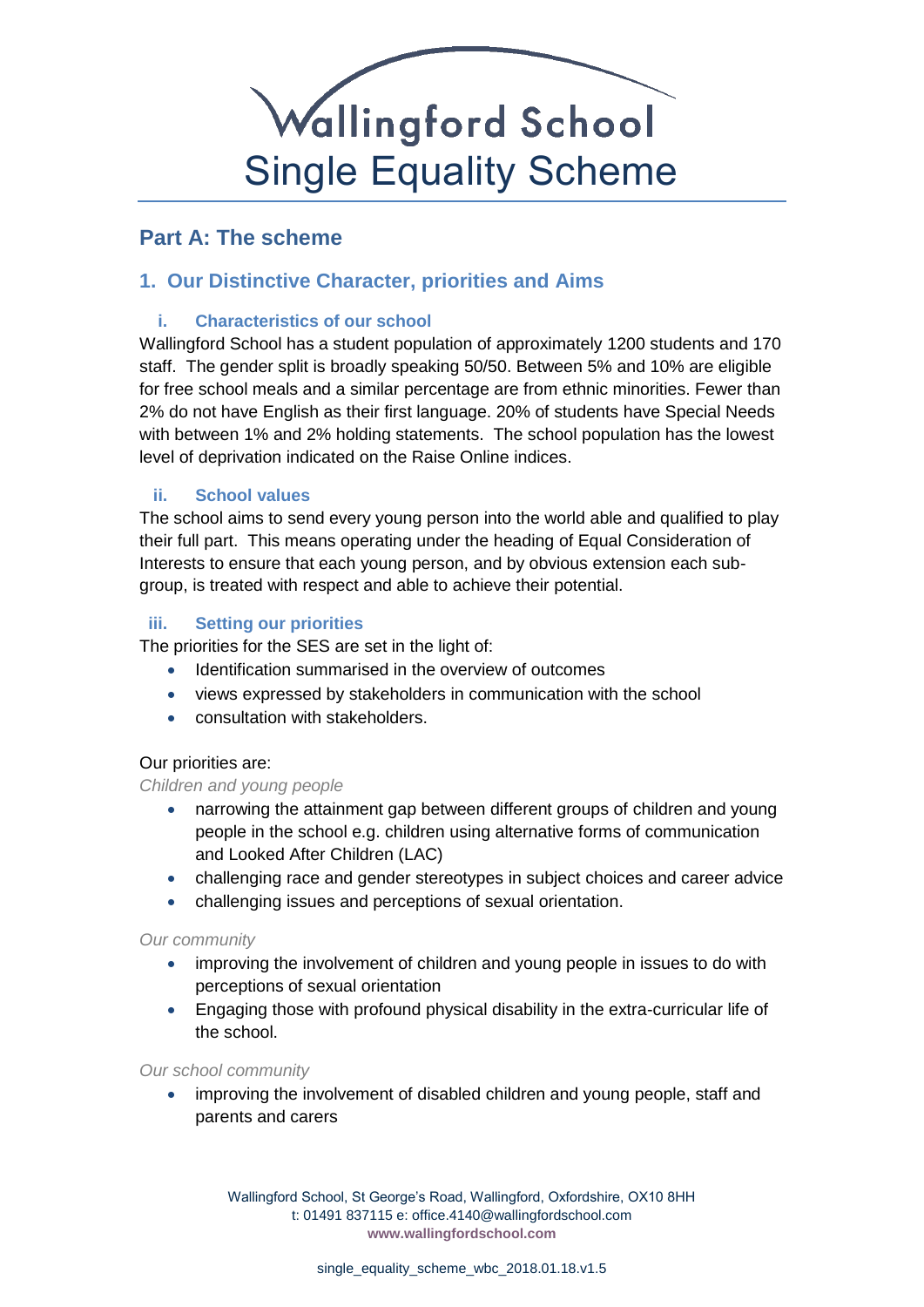

- tackling bullying based on race, religion, gender, disability, sexuality or poverty
- considering objectives to address the causes of any gender pay gap or differences between groups
- promoting positive attitudes toward diversity

### <span id="page-4-0"></span>**iv. Aims**

The aims of the SES are to engage students with profound difficulties in events like assemblies and field trips on an equal basis with their peers. We would expect students on intake to have differentiation through whole school communication and take an active part in whole school charity events and field trips.

The school would like to establish a student-driven group for discussion and support of those with concerns about sexual identity and related relationship issues with their peers.

## <span id="page-4-1"></span>**2. Principles of Our SES**

The principles that underpin the SES are those consistent with equal consideration of interest. The main tenor of which is that students are not all entitled to identical treatment but have a right to have their needs considered by the school on an equal basis with their peers.

### <span id="page-4-2"></span>**i. Purpose of the SES**

We recognise our duty and responsibility to establish equality for all students, staff, other members of the school community and service users regardless of their ethnicity, gender, disability, sexual orientation, age or beliefs as defined within existing equalities legislation.

The purpose of our Single Equality Scheme (SES) is to fulfil the duties to promote equality for people with 'protected characteristics', and embed fairness and equality at the heart of our school community and in all aspects of our provisions, criteria and practices (PCPs). We recognise within this Scheme the inequality linked to poverty and socio-economic factors.

Our SES enables us to meet the duties under equality legislation, and to achieve the following for all groups:

- eliminate all forms of unlawful discrimination
- eliminate harassment and bullying (schools must keep accurate records of bullying and harassment related to equalities and report as required to the Local Authority)
- advance equality of opportunity through vision, strategy and practice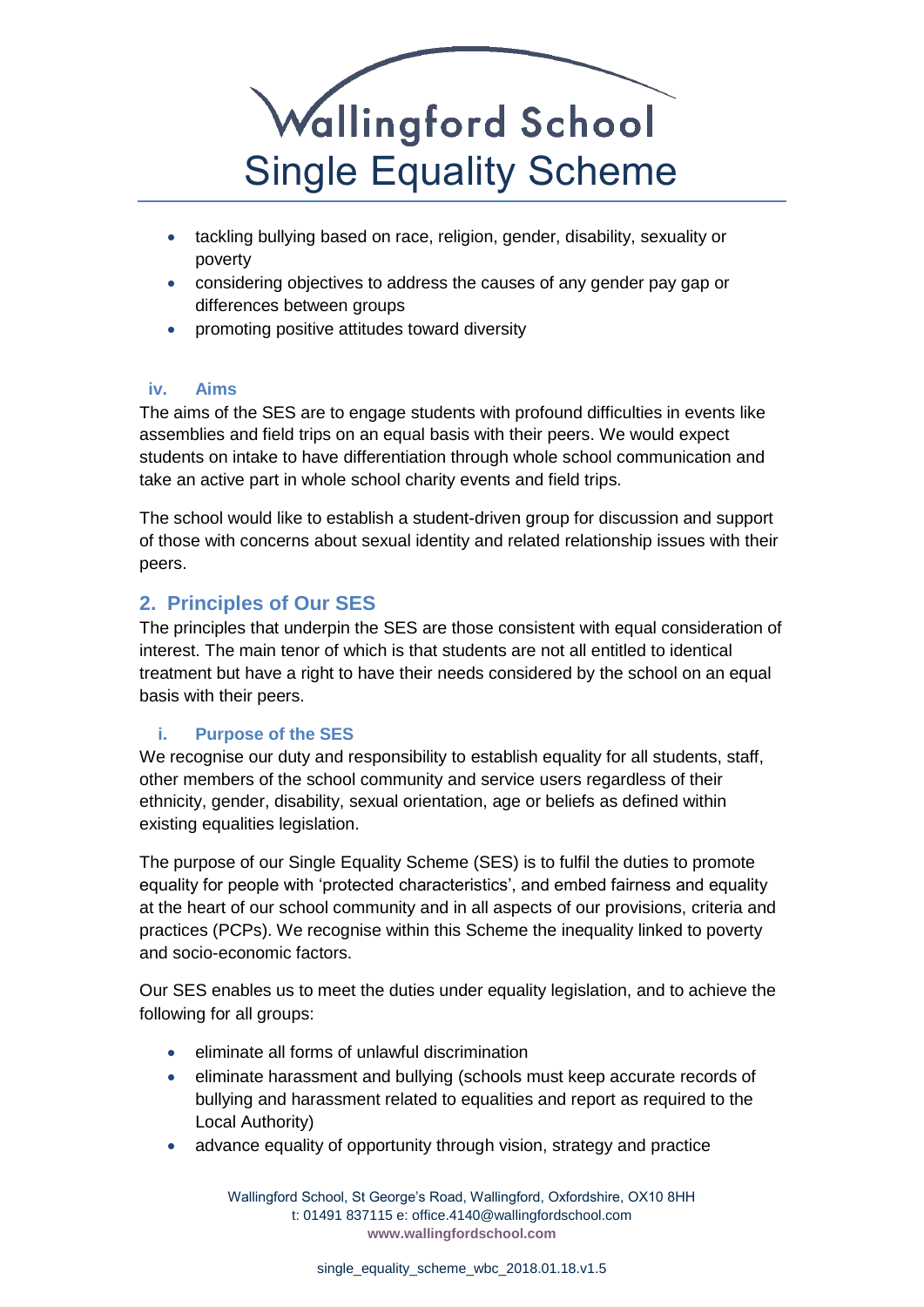• foster good relations.

Through our SES we make links to all our actions and commitments to:

- promote community cohesion
- narrow the attainment gap in outcomes between children and young people
- improve outcomes as described within the Oxfordshire Children's and Young People's Plan (CYPP).

### <span id="page-5-0"></span>**ii. A Relevant and Proportionate Approach**

In promoting equality and complying with legislation we apply the principles of relevance and proportionality. We aim to ensure that our actions are proportionate to the equality issues within our school and relevant to our PCPs. This means we prioritise those actions that enable us to tackle the most significant issues with regard to equality in order to deliver the best equality outcomes. In doing this we focus on PCPs that have the greatest effect, or potential effect on different stakeholders. An example might be the provision of support for the purchase of uniform and equipment or the funding of trips.

We also apply proportionality, (people being supported and encouraged to make their own decisions and informed consent) in ensuring that our PCPs are proportionate means of achieving legitimate aims.

We do not assume that existing representation alone determines relevance, so we apply the principle of anticipatory duty (see v. below) in helping us to identify what is relevant. We also anticipate that there will be 'hidden' disabilities and equality issues so we are thorough in identifying factors that lead, or have the potential to lead, to inequality (such as mental health needs or being young carers. We ask whether our PCPs affect different groups in different ways and try to implement them in ways that promote equality. This is achieved through systematic monitoring of outcomes, impact assessment and action planning incorporating, where deemed helpful the fullest possible participation of stakeholders.

### <span id="page-5-1"></span>**iii. Participation**

Participation is based on information gained about representation of different groups. We aim to do this as fully as possible while recognising issues of sensitivity in relation to the different protected characteristics. We take particular step to ensure children with disabilities and young people, parents and carers are involved as is their entitlement.

Our consultative groups and working party include representation from the widest range of relevant groups that we can reasonably achieve. They are responsive to the diversity in our school and organised in such a way as to promote direct participation.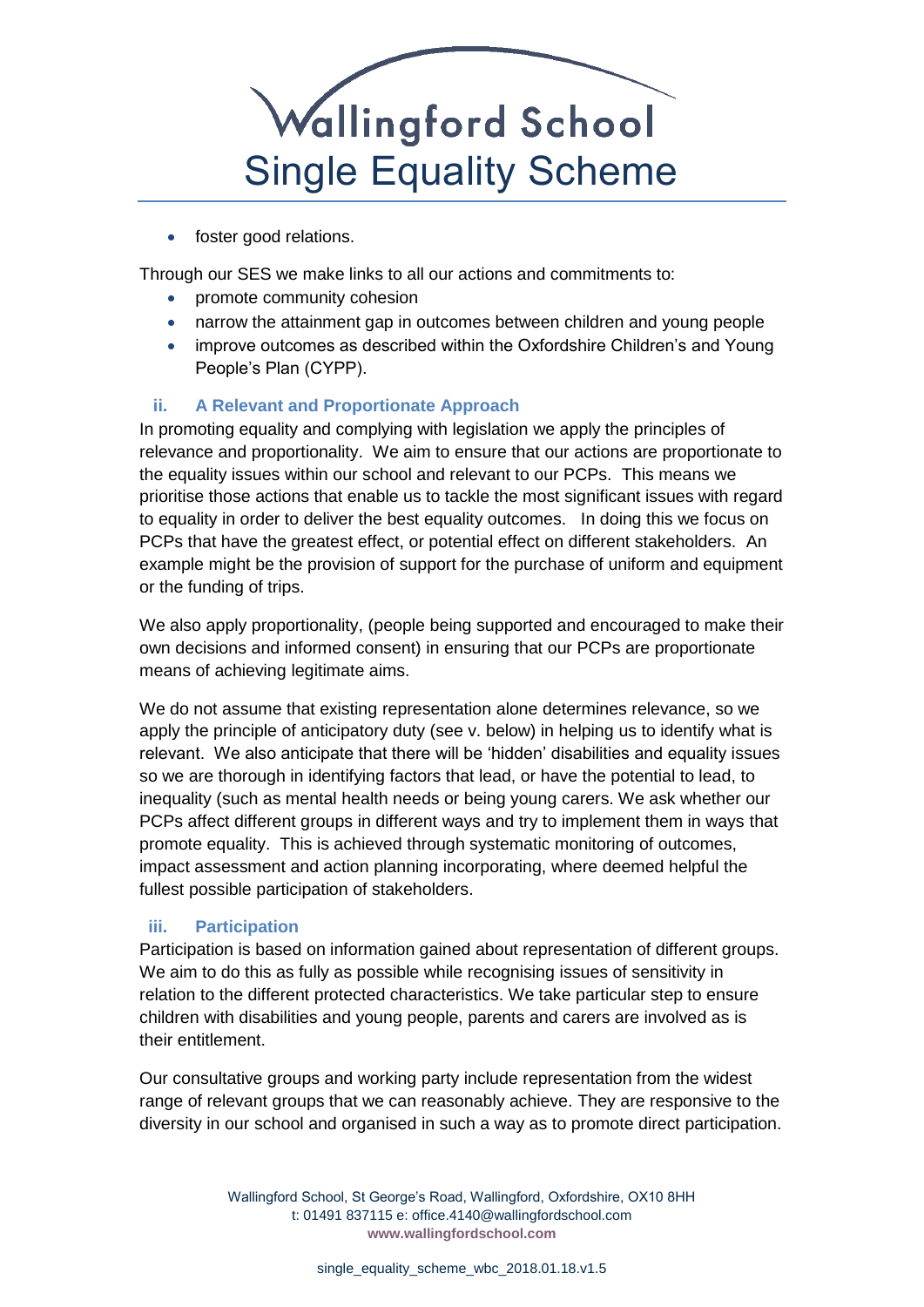The school involves stakeholders including children and young people, staff, parents/carers and other users of the school in relation to all equalities duties. We take into account the preferred means of communication for those with whom we are consulting e.g. translated materials or interpretation facilities for people with disabilities or those for whom English is an additional language or are newly arrived in this country.

The views of stakeholders, trade unions and other equalities related groups are genuinely taken into account when we set priorities.

### <span id="page-6-0"></span>**iv. Anticipation**

We apply the principle of the 'Anticipatory Duty' in all aspects of our SES which means that we think ahead about how our PCPs may affect different members of our school. This is embodied specifically in the process of risk assessment where we consider not only the impacts but also the potential impacts, whether positive or negative. We recognise we are a school with a relatively small representation of ethnic minority groups and seek to have our young people well prepared for a diverse ethnic future.

### <span id="page-6-1"></span>**3. Responsibilities**

### <span id="page-6-2"></span>**i. Governing Body**

The governing body has a duty to promote equality of opportunity and eliminate discrimination. Functionally, the governing body discharges this responsibility through the Senior Leadership Team (SLT).

### <span id="page-6-3"></span>**ii. Senior Leadership Team (SLT)**

The Senior Leadership Team (SLT) promotes equality and eliminates discrimination by:

- raising awareness of all the duties within the whole school community
- referring to relevant and up-to-date documentation from the Equality and Human Rights Commission (EHRC)
- ensuring understanding of the broad legal definition of disability
- sensitively encouraging declaration of protected characteristics by children and young people, parents/carers, staff and other users of the school
- working with trade unions to implement the relevant duties in employment functions
- ensuring that action plans are undertaken for all protected characteristics
- setting up the working party, with membership to include:
	- o SLT member
	- o Governor
	- o Parent/carer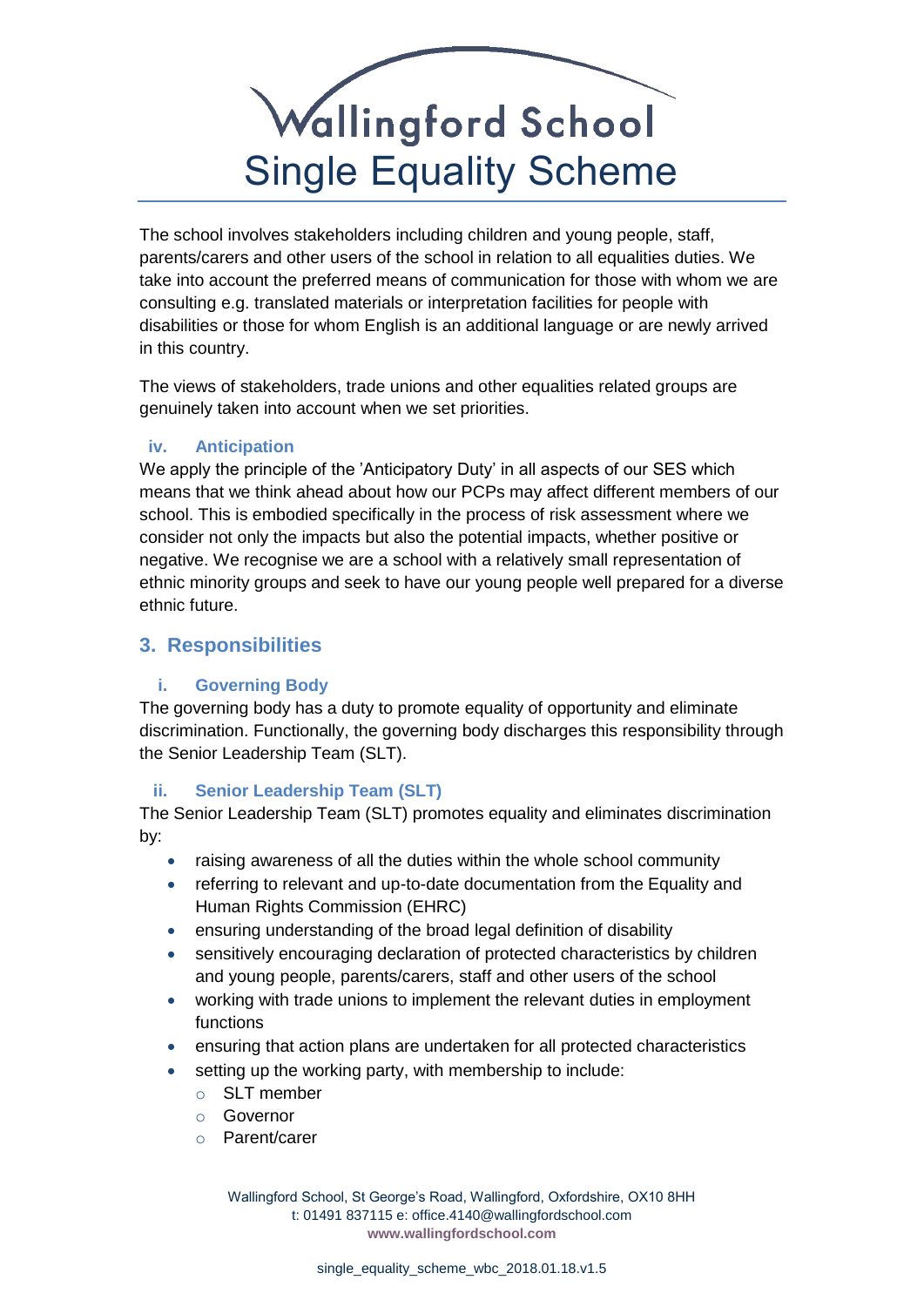- o Staff representative
- o SENCO
- $\circ$  Trade union representative(s)
- Associate members e.g. disabled children and young people, school council reps, community / voluntary groups and minority ethnic groups
- ensuring that the principles of relevance, proportionality, reasonable adjustment and positive action are applied appropriately
- providing appropriate training for staff, Governors and other members of the school community
- Monitoring the outcomes and impact of provisions, criteria and practices on all groups, and responding with appropriate actions
- In the event of expectations not being met, ensuring action is taken in accordance with the status of those involved.

### <span id="page-7-0"></span>**i. All Members of the School Community**

The school regards equality for all as a responsibility for all. All members of our community (staff, contractors, volunteers, children and young people etc) contribute to ensuring that our school is a fair, just and cohesive community by:

- contributing to the SES implementation and review process
- raising issues with line managers which have an impact or potential impact on the school's PCPs;
- maintaining an awareness of, and professional interest in, the school's current SES and the PCPs to which it relates;
- implementing PCPs in accordance with agreed protocols and standards;
- behaving with respect and fairness to all members of the school community

## <span id="page-7-1"></span>**4. Information gathering**

### <span id="page-7-2"></span>**i. Purpose and process**

The collection of information is crucial to supporting us in deciding what actions to take to improve equality and eliminate discrimination within the school community. The information also subsequently helps us to review our performance so it needs to be detailed enough to enable us to measure how we are delivering on equality duties. The information also helps us to do accurate impact assessment and identify which of the school's aims have been achieved and what we need to do better.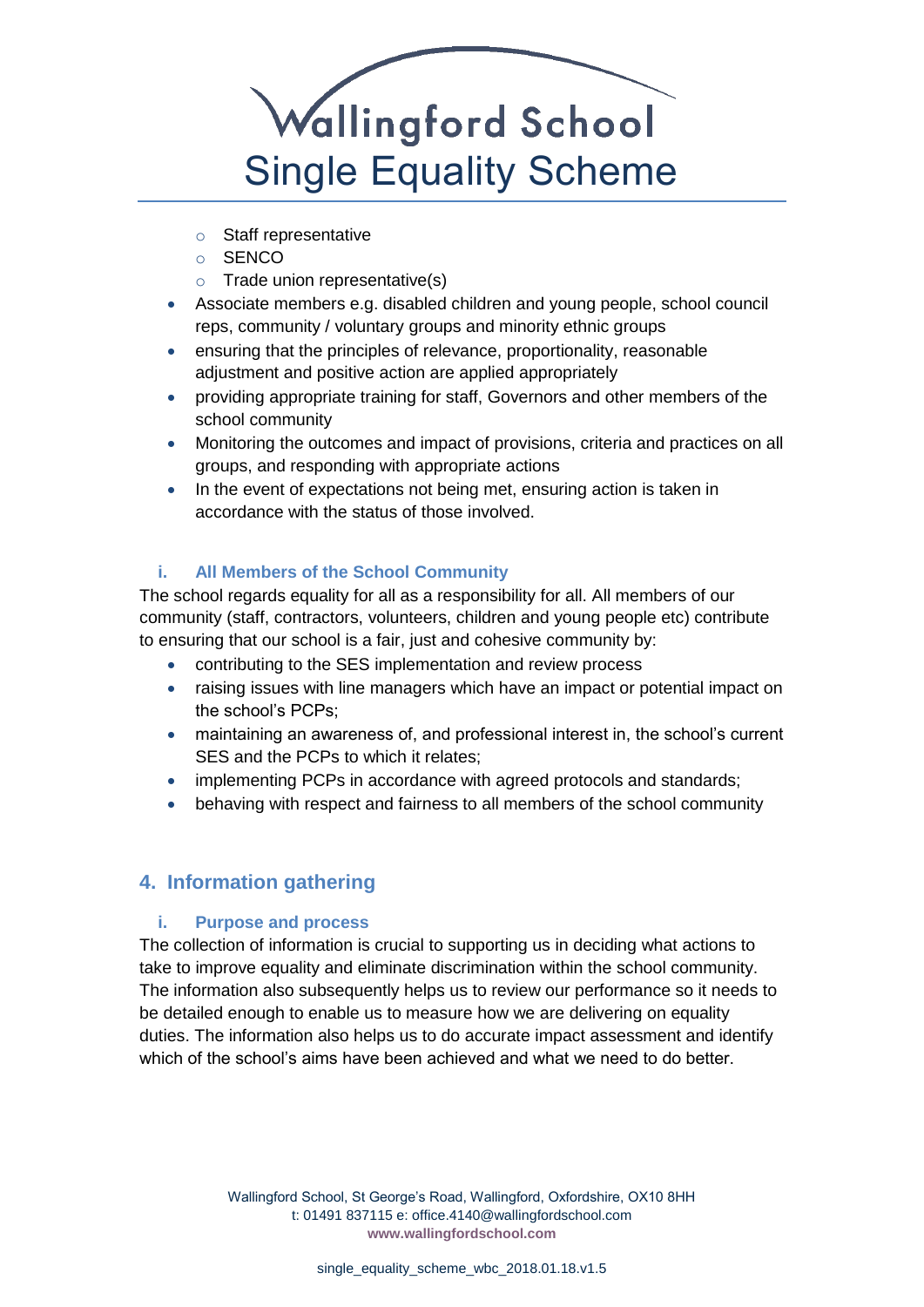### <span id="page-8-0"></span>**ii. Types of information gathered**

The wide range of information gathered to support our planning and action to promote equality and eliminate discrimination includes the following:

- Identification of children and young people, parents, carers, staff and other users of the school representing the different protected characteristics. This helps us develop and monitor the scheme. Comprehensive and sensitive efforts are made to collect accurate information and meet security of information requirements, in addition to our duty to secure accurate information relating to ethnicity and first language
- pupil attainment and progress data relating to different groups
- children and young people's views actively sought and incorporated in a way that values their contribution
- information about how different groups access the whole curriculum and how they make choices between subject options
- sports and activities choices of all groups
- uptake of the extended school offer by group
- exclusions data analysed by group
- records of bullying and harassment on the grounds of any equality issue;
- data on the recruitment, development and retention of employees
- outcomes of activities promoting community engagement and community cohesion
- outcomes of actions taken to secure the involvement of parents and others who have been identified as difficult to engage.

## <span id="page-8-1"></span>**5. Outcomes**

Of all the information we collect, the most important indicators of how successful we are in promoting equality and eliminating discrimination are the outcomes for various individuals and groups. We record our outcomes using a wide range of criteria, both academic and experiential, for the various protected characteristics and other vulnerable groups, mindful of the principles of proportionality, relevance and potential impacts (whether positive or adverse). Our outcomes are recorded in summary form on Part B of our SES: the Overview of Outcomes. Where an analysis of outcomes reveals poorer outcomes for any particular group it triggers the equality impact assessment process.

## <span id="page-8-2"></span>**6. Equality Impact Assessment**

Impact assessment refers to the review of all current and proposed PCPs in order to help us act to promote equality and to ensure no person is disadvantaged by school activities through discrimination. Impact assessments are an on-going process to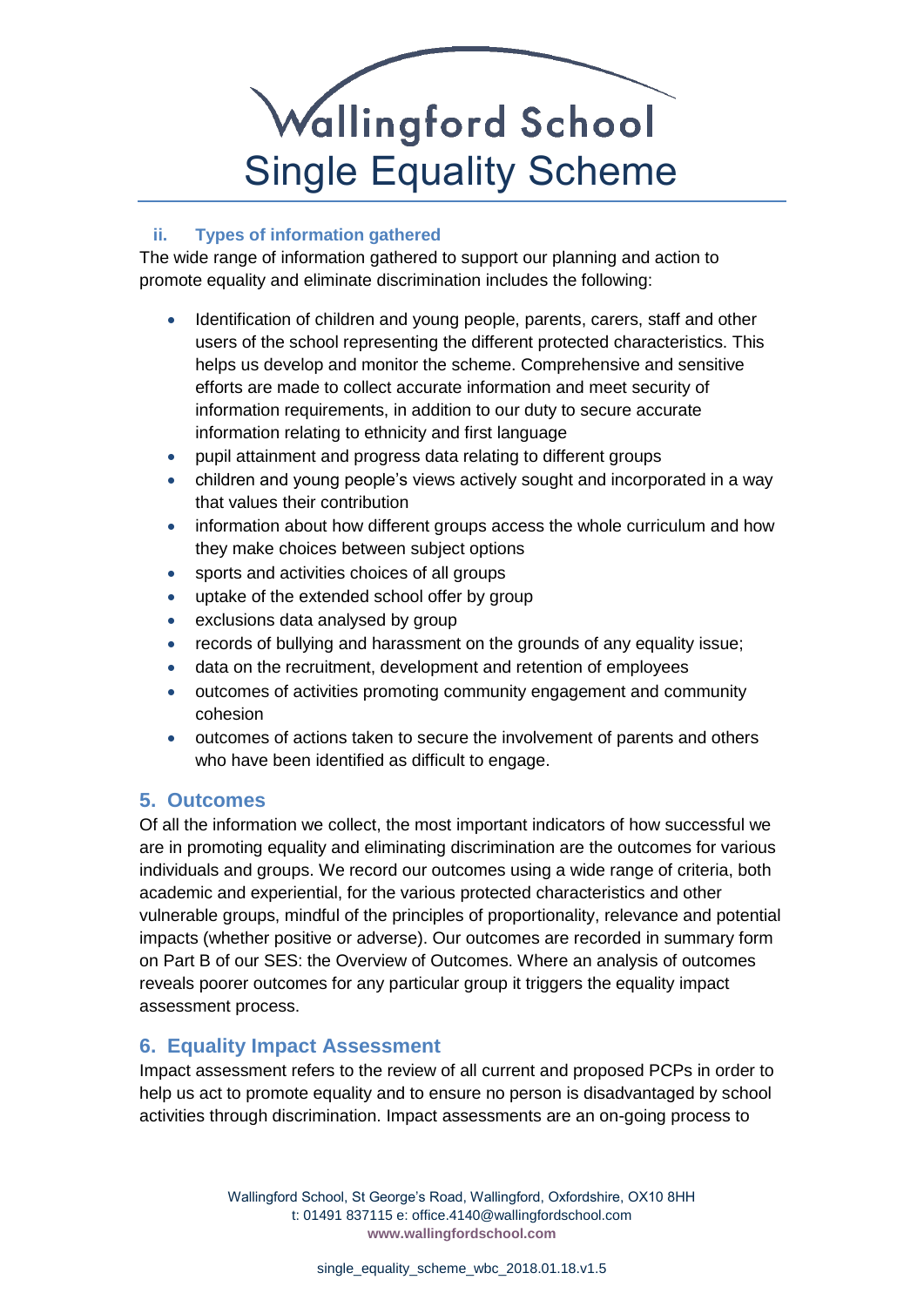ensure that the school's PCPs are developed in an increasingly inclusive and equitable way.

We undertake our impact assessment in a relevant way. In addition to using the Overview of Outcomes as a focused starting point, impact assessments are incorporated into the school's planned review and revision of every policy and are also undertaken according to other established criteria through a screening process.

Screening PCPs helps us know how much each one promotes, or has the potential to promote equality, and whether or not a full equality impact assessment is necessary. Screening is not a substitute for full equality impact assessment but an aid to managing the impact assessment process. We are aware that many PCPs have the potential to affect different groups in different ways and this is factored into the screening process.

Every new PCP is drawn up with regard to the school's duties as described in this SES and the appendices, and is subject to the process of impact assessment in relation to potential positive or adverse impacts.

## <span id="page-9-0"></span>**7. Action Plans**

Where relevant, the school would commit to drawing up an action plan in response to concerns over the interests of people with a protected characteristic. The action plans should show:

- objectives and specific actions;
- expected impact and indicators of achievement (success criteria);
- clear timescales:
- who has lead responsibility;
- resource implications:

Our SES relates to a range of other policies and plans, and will be implemented through them and the procedures and practices that relate to them. These policies are listed in the appendices and significantly include our Accessibility Plan, Safeguarding Policy and Community Cohesion Policy.

The school evaluates the effectiveness of the SES on a regular basis, through the governing body and with Ofsted when the school is inspected.

### <span id="page-9-1"></span>**8. Publication and reporting**

The working party decides how best to publish the SES. The school provides a copy in a range of formats and actively makes it available to parents/carers and others, including those identified as difficult to engage. The school prospectus includes a reference to the SES and the values underpinning it.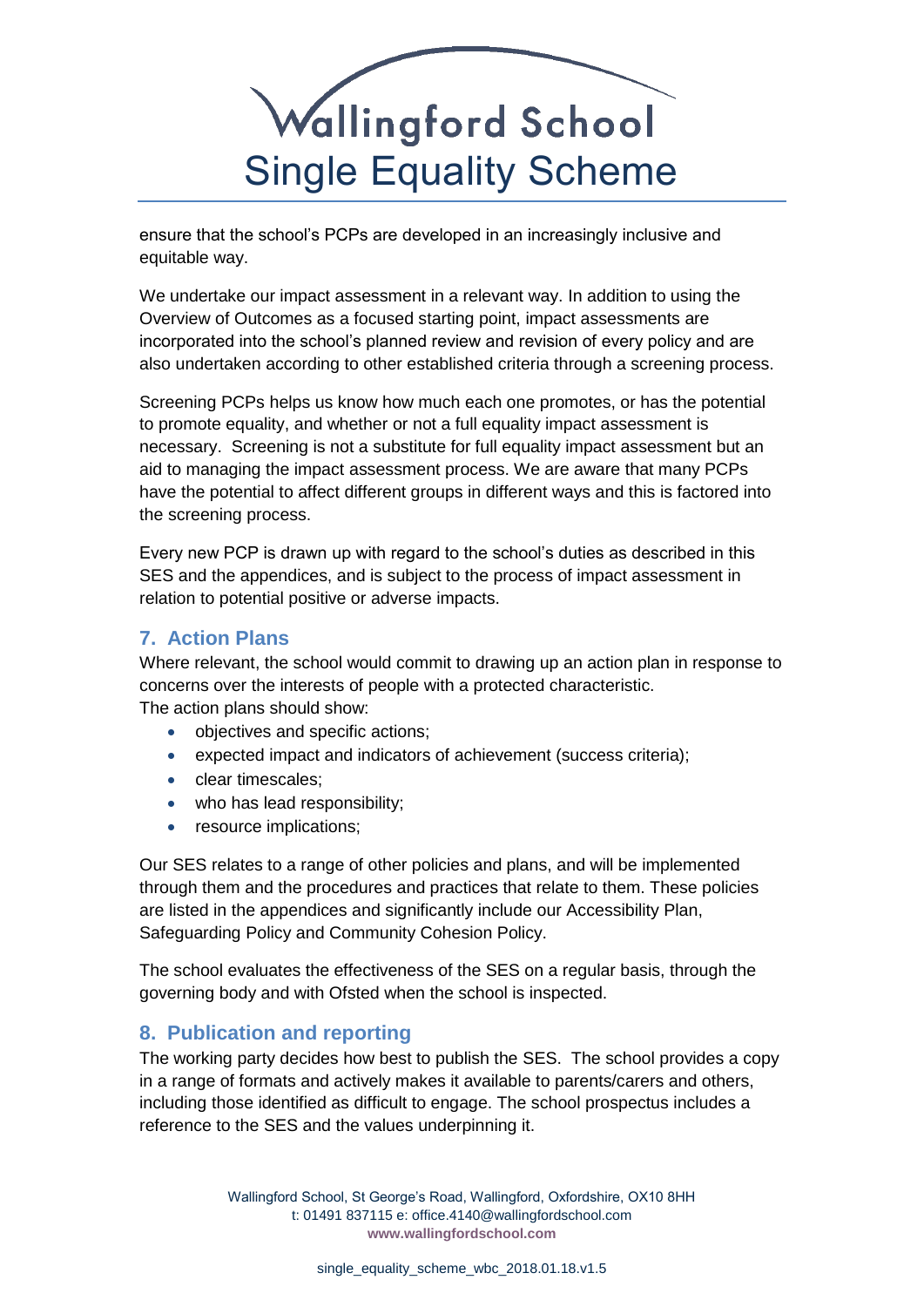The school reports annually on the progress made on the action plans and the impact of the SES itself on school ethos and practice within the school in addition to the impact assessments done on the full range of PCPs.

### <span id="page-10-0"></span>**9. Review**

As part of the review of the SES, the school commits to:

- revisiting and analysing the information and data used to identify priorities for the SES and action plans
- using the impact assessments to ensure that actions taken have a positive impact across all protected characteristics, that the promotion of equality is at the heart of school planning and that discrimination is being eliminated effectively.

The review of the SES informs its revision, the setting of new priorities and action plans. This process continues to:

- involve the participation of a full range of stakeholders
- be evidenced based using information and data that the school has gathered and analysed
- use the evidence to do accurate impact assessments which inform priorities.

## <span id="page-10-1"></span>**10. Summary of our most recent review (action plan)**

### *Review Date: January 2018*

*Action Plan: Student Choosing to transition from female to male in Year Eleven*

### *Specific Actions;*

To ensure the student concerned feels safe throughout the process and from the outset.

To manage the feelings and behaviour of other students.

To make the process a positive one and encourage other transgender students to feel safe.

### *Expected Impact and Indicators of Achievement (success criteria);*

To be able to record that there were no incidents of unkindness. If any occur to be able to record that they were dealt with properly.

The student to pass through school happily and feel able to join Sixth Form should he wish.

*Timescales;*

- Meeting between student and Headteacher: Term 1.
- Meeting between Headteacher and family: Term 1.